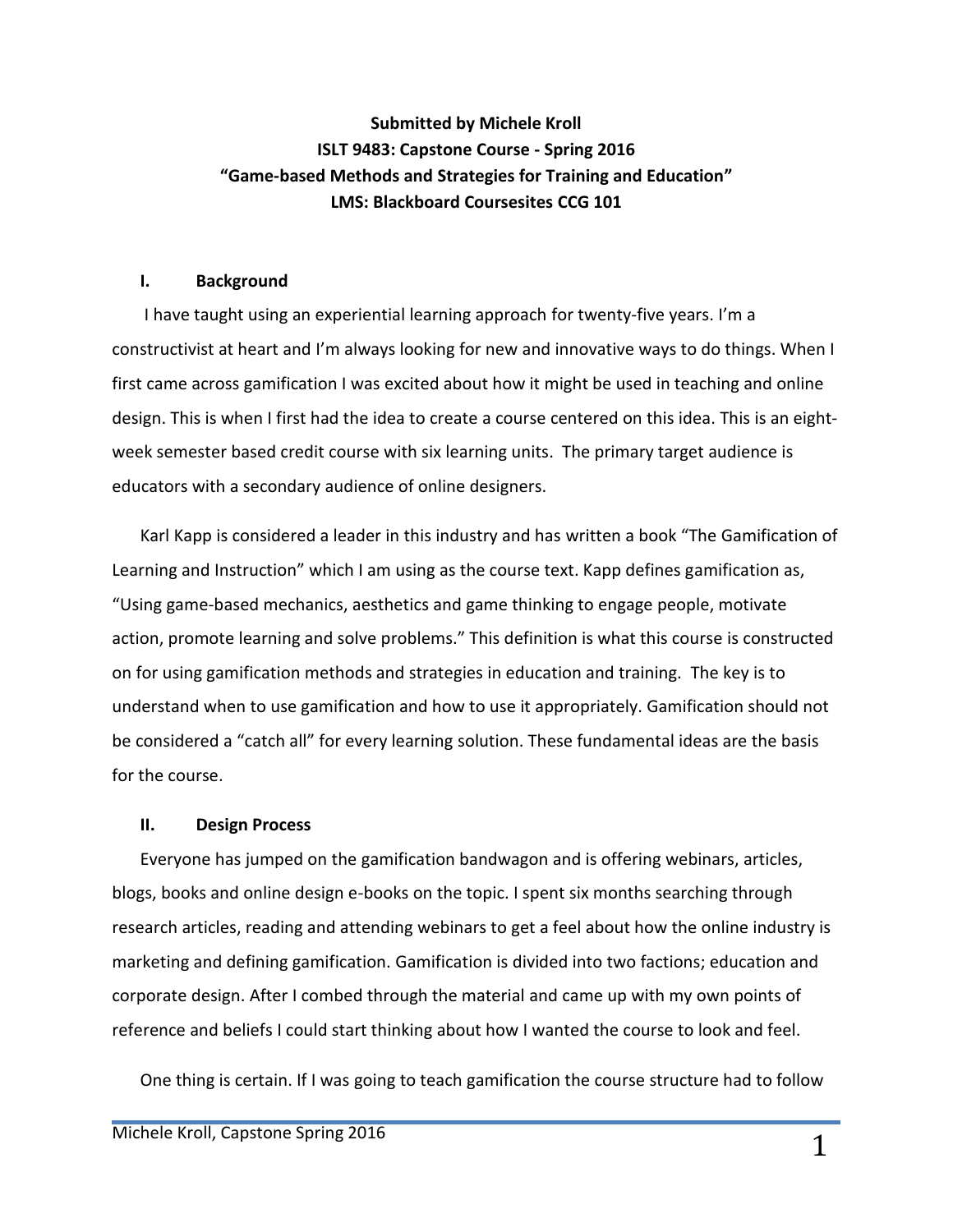those methods and strategies. I really wanted this course to be creative, innovative and something different or out of the ordinary from what most people might have experienced in online courses. This topic really gave me the freedom to think outside the box and apply online course design skills that I have been taught the last three years through this degree program.

The word gamification causes me to think about childhood memories of playing games with my family and friends. I choose the course template to reflect that feeling of fun and nostalgia. I wanted the course to be intuitive and easy to use. The course structure reflects gamification in the navigation schematic using "levels" instead of "learning units." All learning levels are in the same format so that students aren't searching the LMS to see if they missed something important.

I follow a constructivist philosophy so when designing this course there were several things that I thought about in the design process. I referred to three key models while developing this course:

#### 1. **The Backward Design Model**- Wiggins and McTighe

Provide learning experiences with the final assessment in mind. I wanted students at the end of the course to be able to design a comprehensive learning unit using gamification methods and strategies. A self-evaluation and peer assessment is included as well.

- **2. Meaningful Learning-** Howland, Jonassen and Marra
	- a. **Active**-Learners are active through discussion forums, small group assignments and team simulations. Some teams are picked by the instructor and the others are self-chosen. This is done intentionally to create a classroom community.
	- b. **Constructive-** Learners are required to take an existing WebQuest and add game mechanics to apply the gamification model. There is a reflective part of the assignment to allow more thought on why they choose certain game-based strategies and methods.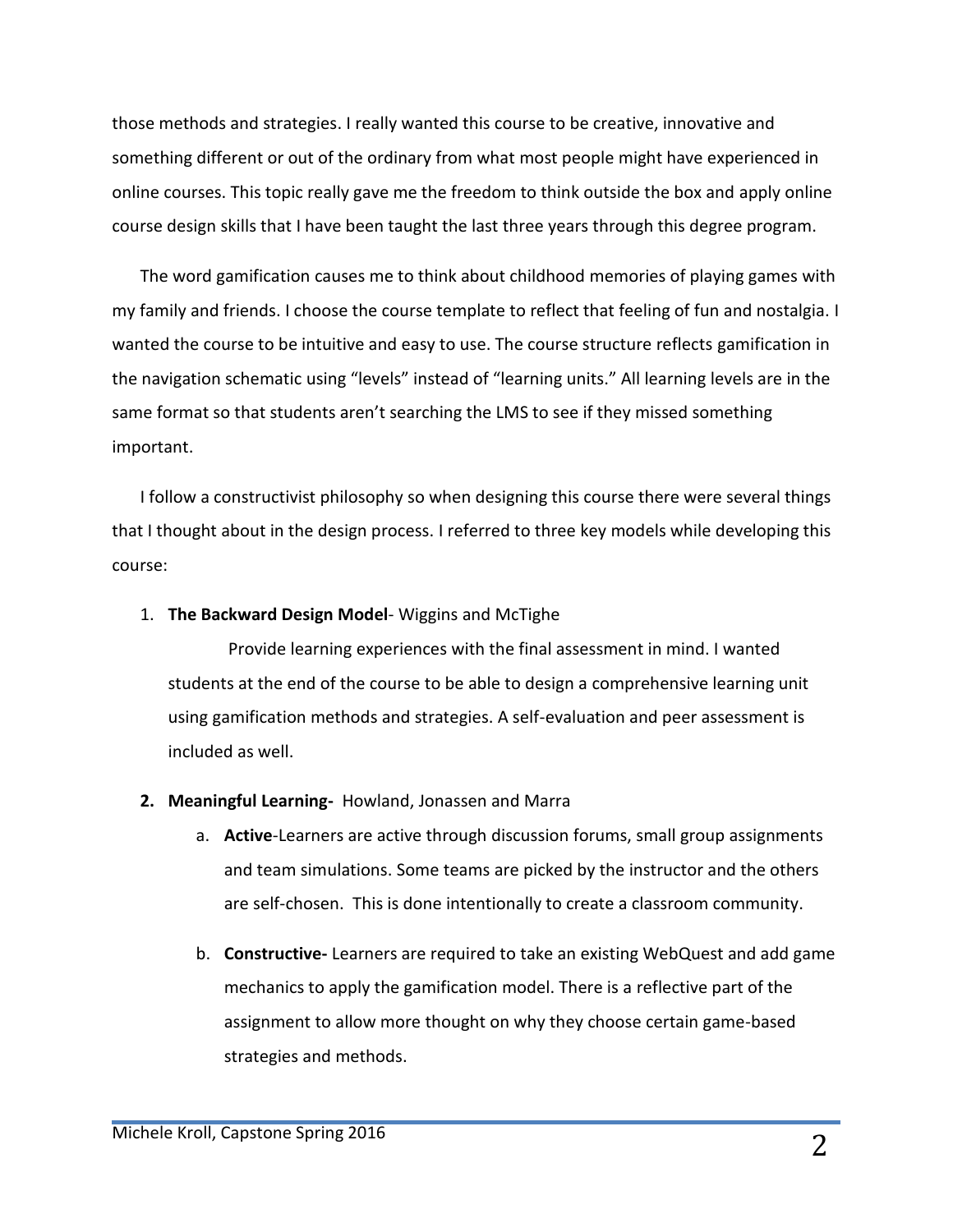- c. **Intentional-**The course is intentional in teaching what gamification is throughout the learning units and by matching articulate storyline game levels to provide deeper knowledge and insight into each unit. Each unit allows the learner "player" to level up with completing all levels at the end of the 6<sup>th</sup> unit. Using Classcraft is also very intentional in putting students in a simulated environment to understand how this type of gamification feels. Depending on the learner's player types each will have a unique experience. Some will love it; others might not have such a great experience. This also allows learners to see player type dynamics in a group. There is also a self-reflection assessment using survey monkey to help learners think through their experience.
- d. **Authentic-**The final small group assignment is taking all the course concepts and creating a real-world project of gamifying a learning unit of their choice. Students will put into practice the game mechanics and design that they studied throughout the course. For this assignment the learners choose who is in their group depending on the topics of interest. I contacted Karl Kapp to get permission to use his worksheets for the course assignment.
- e. **Cooperative-**The course brings in cooperative communities through discussion forums, Classcraft simulation, and small group projects. An "Easter egg" in gamification is a hidden surprise. I hid an Easter egg within the course and the first person to find it wins extra points for their team in Classcraft. It was a fun element to build into the course.

#### 3. **Learning Activities to Meet Objectives-** William Horton

When using gamification as a topic it is imperative that instructional materials are varied, relevant and set the example for the topic being taught. Horton explains that learning activities should support the original goals and objectives.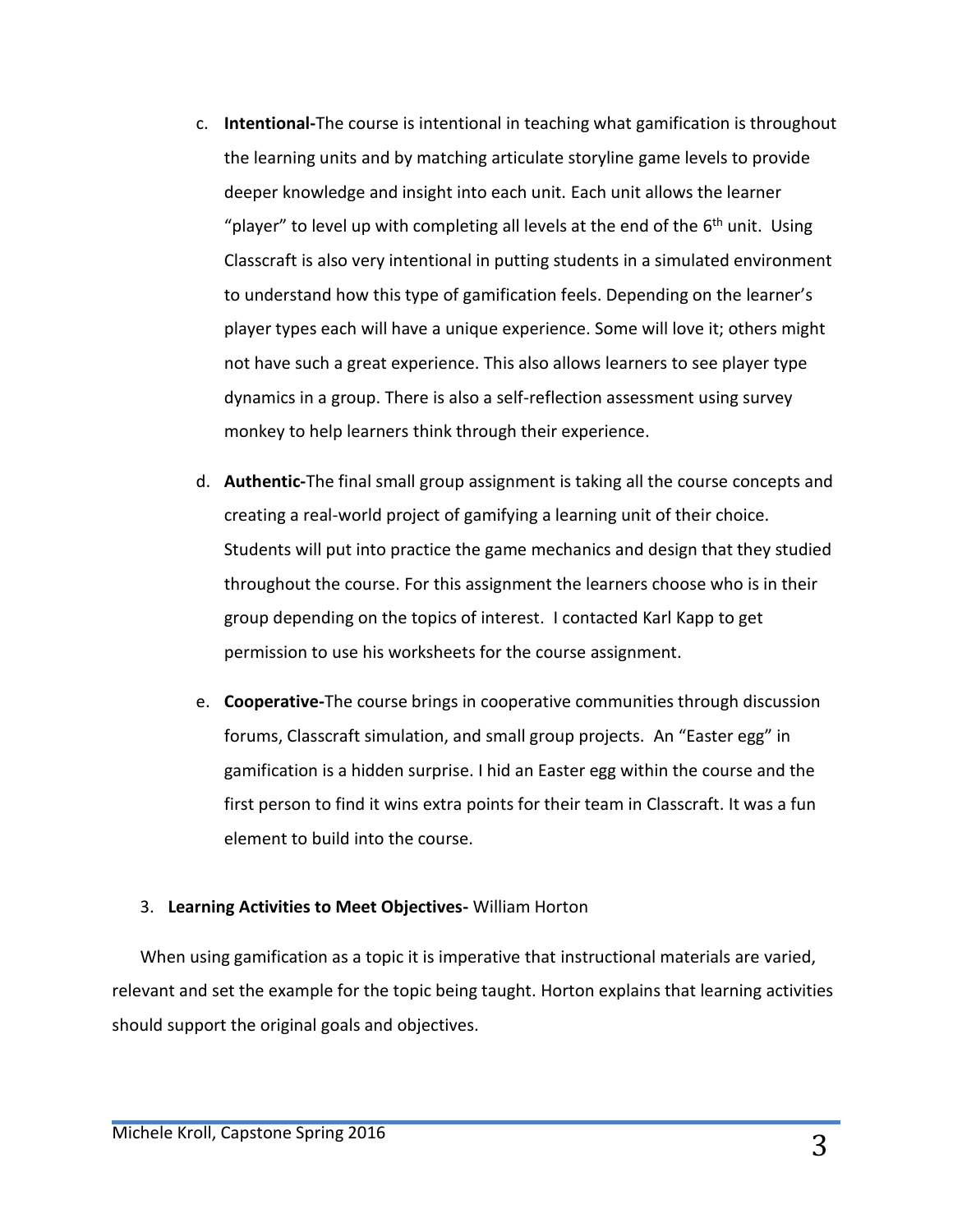#### **COURSE LEARNING GOALS:**

- $\triangleright$  The Definition of Gamification
- $\triangleright$  Concepts and Characteristics of Gamification
- $\triangleright$  Research and Theories Behind Gamification for Learning and Instruction
- Matching Instructional Content with Game Mechanics
- Applying Gamification to Design and Development of Instructional Content
- $\triangleright$  Applying and Assessing a Framework for Developing Games that Teach Higher Order Thinking Skills

The following learning activities are included in this course to support the learner objectives:

| <b>Instructional Materials</b>   | <b>Absorb</b>   | Do              | <b>Connect</b>  |
|----------------------------------|-----------------|-----------------|-----------------|
|                                  | <b>Learning</b> | <b>Learning</b> | <b>Learning</b> |
| <b>Research Articles</b>         | $\mathsf{x}$    |                 |                 |
| <b>Course Text</b>               | $\mathsf{x}$    |                 |                 |
| <b>Infographics</b>              | $\mathsf{x}$    |                 |                 |
| <b>Websites</b>                  | $\mathsf{x}$    |                 |                 |
| Video's                          | $\mathsf{x}$    |                 |                 |
| <b>Discussion Forum</b>          |                 | $\mathsf{x}$    |                 |
| <b>Questions</b>                 |                 |                 |                 |
| <b>Avatar-Intro Activity</b>     |                 | $\mathsf{x}$    |                 |
| <b>Classcraft Simulation</b>     |                 | $\mathsf{x}$    |                 |
| <b>Articulate Storyline</b>      |                 | $\mathsf{x}$    |                 |
| <b>Levels- Interactive Games</b> |                 |                 |                 |
| <b>WebQuest Assignment</b>       |                 |                 | $\mathsf{x}$    |
| <b>Webinar Review</b>            |                 |                 | $\mathsf{x}$    |
| <b>Final Project</b>             |                 |                 | X               |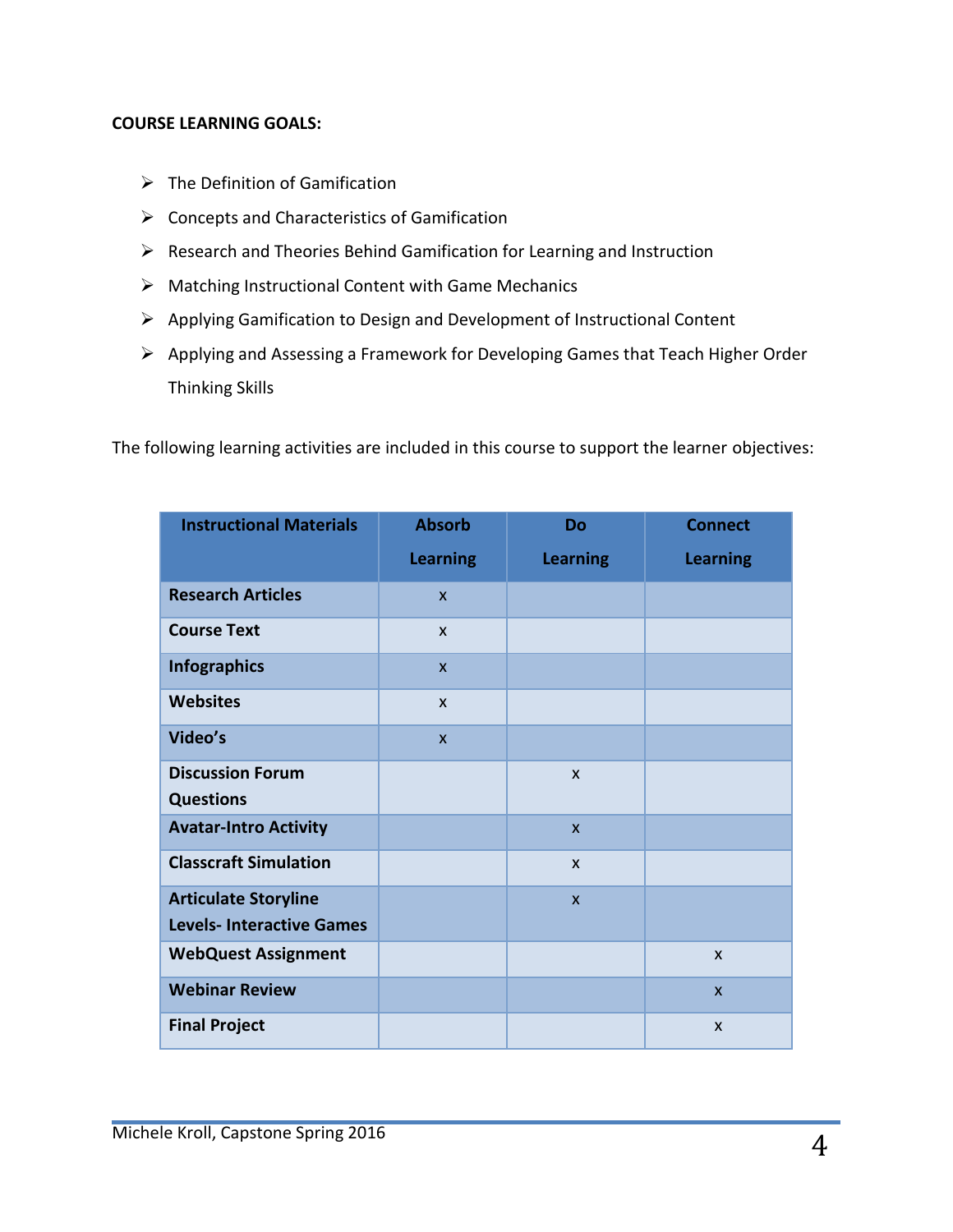### **III. Alignment with Quality Matters Rubric**

I used the Quality Matters standards from start to finish while designing the course and using it as a design planning tool. I then used it as a final check list before turning it over to the reviewers.

The Learning Objectives for the course were supported by Horton's three types of learning activities which go hand in hand with the QM rubric. The learning activities in the course listed previously allows for meaningful learning, higher order thinking and engagement through collaborative learning experiences. I feel that the course design and structure supports the goals in the QM rubric.

## **Learner Interaction, Engagement and Course Technology**

## **Learner Interaction and engagement opportunities:**

- Discussion Forum Weekly Questions
- Student Intro Avatar Wiki Activity
- Classcraft Simulation- Small teams of four chosen by the instructor
- Final Group Project- Self-Chosen teams by students according to project interests
- Final Group Project Peer and Self-Assessment

## **Course Technology included:**

- Six Articulate Storyline Interactive Lessons
- Voki Avatar
- Classcraft Simulation
- Classcraft Assessment- Survey Monkey
- Links in syllabus and web tutorial provided for technical support and learner accessibility services. Course materials were offered in docx and pdf format for easy access.

## **IV. Evaluation Data (from novice and expert users)**

I was able to enlist the help of two reviewers. The first was my coworker and occasional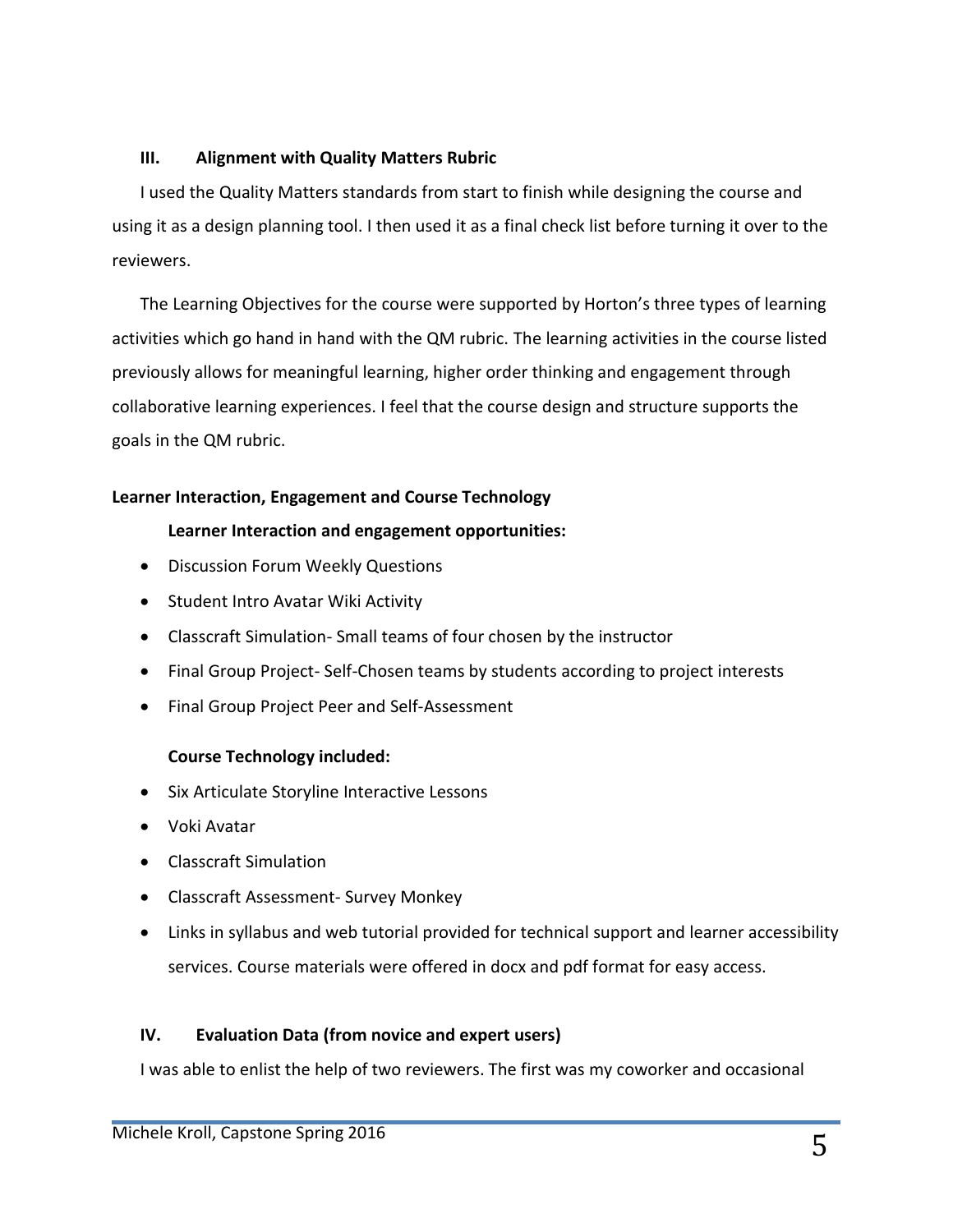classmate, Tammy Gillespie. She just graduated from the M.Ed. program. The second reviewer was my friend, Phil Anderson. While he worked in software anti-virus development, he has never taken an online course or used Blackboard. Therefore, I categorized him as a novice.

I created a survey using Survey Monkey that contained the Quality Matters items and sent the link to both reviewers. This was created using the sample survey included in the course. The survey results are in the appendix.

#### **V. Impact on Design/Modifications (details on redesign)**

Both reviewers had many positive things to say about the course. There were three main things I ended up changing after I received their feedback. I was appreciative of the fact that Tammy edited my documents. She was able to see things that I couldn't that led me to rewrite, revise and also correct grammatical errors.

The second change I made was relabeling all the learning units to "levels" in my documents. It was confusing for the reviewers what I meant. In the documents I referred to them as "learning units" but in the course structure and syllabus they are correctly referred to as "levels." I needed to make that distinction so that learners didn't think they were two separate things. Lastly, I moved the Voki Avatar tab down the menu because my novice user said it was confusing when it was listed under the contact. It made more since to him that it be after the syllabus and schedule as a new user because he didn't know what to do with it.

Tammy commented she couldn't find the course technical support and learner accessibility service information. This is a separate document in the same section as the syllabus. I decided to leave it that way. I also had to delete some grade columns because I didn't realize that columns were automatically added.

#### **VI. Summary**

I asked permission to start on this course before the class actually began. I needed to research the topic and think about how I wanted the course to be designed. With permission and given the time to do that I have to say that I am very proud of this course. I don't think this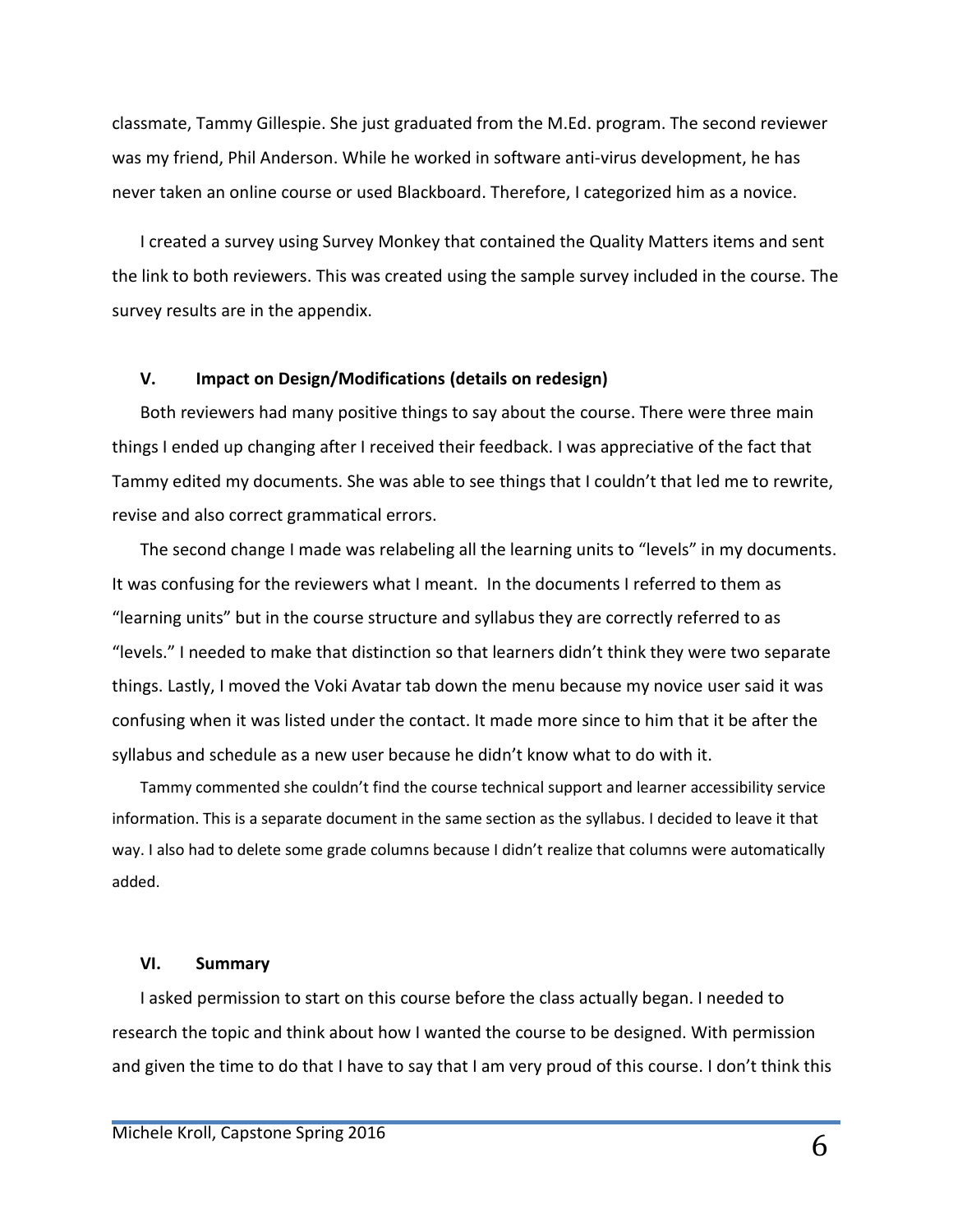course would have turned out as well if I had a short amount of time to design it. It took over 150 hours to produce the articulate storyline levels and I think they added a lot to the class environment. I took some risks including the ClassCraft simulation but felt that it was something that the course really needed so that students designing gamification experiences have first-hand knowledge of how the "players" view these types of interactions.

Anytime I can be creative in teaching gives me a boost of energy in my professional life. I tried to stick with the theme of the course and provide "levels" instead of learning units with students having the ability to "level up" in the articulate storyline unit reviews. With the simulation experience learners were able to experience the gamification model in real-time.

I would really enjoy getting a chance to actually teach this course someday and pilot it to see if what I designed works well with the learners needs. The course activities provide authentic learning experiences and I would love to get student feedback for the course. Providing a variety of learning activities for all learning types was a personal goal of mine.

I cannot say enough positive things about ISLT and what I have learned these past few years. I will carry so many experiences and foundational theories with me as I continue my journey. I only hope that I can model what the online instructors have modeled for me in the future.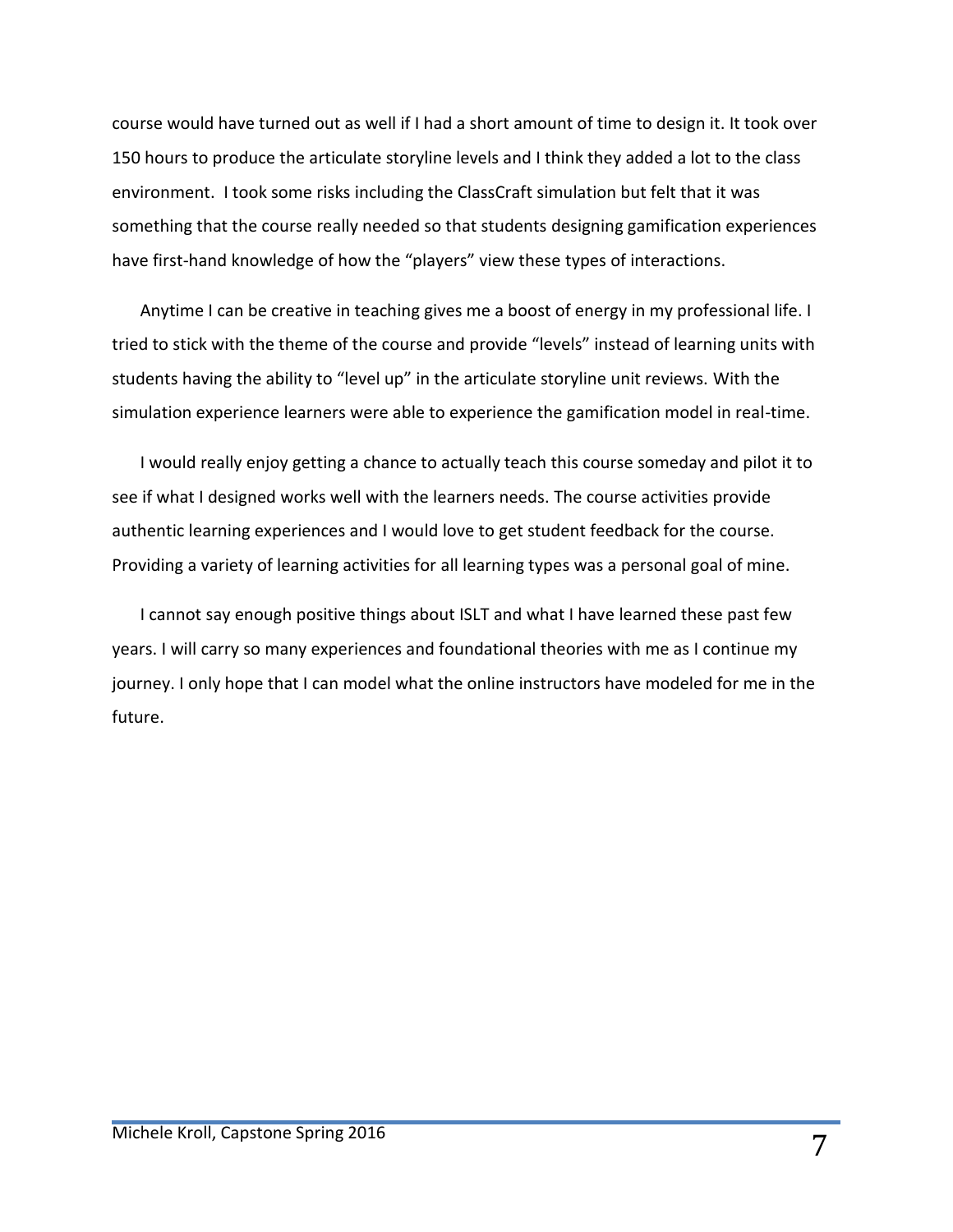## **Appendix- Survey Monkey Results**

**Q1**

# **What is your name?**

- **Answered: 2**
- **Skipped: 0**

phillip anderson 3/5/2016 8:25 PM Tammy Gillespie 2/14/2016 8:27 PM

**Q2**

# **Rate the course overview and introduction**

- **Answered: 2**
- **Skipped: 0**

**It is clear how to begin... Students are introduced t... Course etiquette an... Instructor self-introdu... Students are asked to...** 00.10.20.30.40.50.60.70.80.91

|                                                                                                | <b>Strongly agree Agree</b> |                            | <b>Neutral</b>       | <b>Disagree</b>       | strongly disagree Total |                | Weighted<br>Average |
|------------------------------------------------------------------------------------------------|-----------------------------|----------------------------|----------------------|-----------------------|-------------------------|----------------|---------------------|
| It is clear<br>how to<br>begin the<br>course and<br>locate the<br>course<br>information.       | 100.00%<br>2                | $0.00\%$<br>$\Omega$       | $0.00\%$<br>$\Omega$ | $0.00\%$<br>$\bigcap$ | $0.00\%$<br>$\bigcap$   | $\overline{2}$ | 1.00                |
| <b>Students are</b><br>introduced<br>to the<br>purpose of<br>this course.                      | 100.00%<br>2                | $0.00\%$<br>$\overline{0}$ | $0.00\%$<br>$\left($ | $0.00\%$<br>$\Omega$  | $0.00\%$<br>$\Omega$    | $\overline{2}$ | 1.00                |
| <b>Course</b><br>etiquette<br>and policies<br>are<br>explained.                                | 100.00%<br>2                | $0.00\%$<br>$\overline{0}$ | $0.00\%$<br>$\theta$ | $0.00\%$<br>$\theta$  | $0.00\%$<br>$\theta$    | $\overline{2}$ | 1.00                |
| <b>Instructor</b><br>self-<br>introduction<br>is<br>appropriate<br>and<br>available<br>online. | 100.00%<br>$\mathfrak{2}$   | $0.00\%$<br>$\left($       | $0.00\%$<br>$\Omega$ | $0.00\%$<br>$\bigcap$ | $0.00\%$<br>$\bigcap$   | $\overline{2}$ | 1.00                |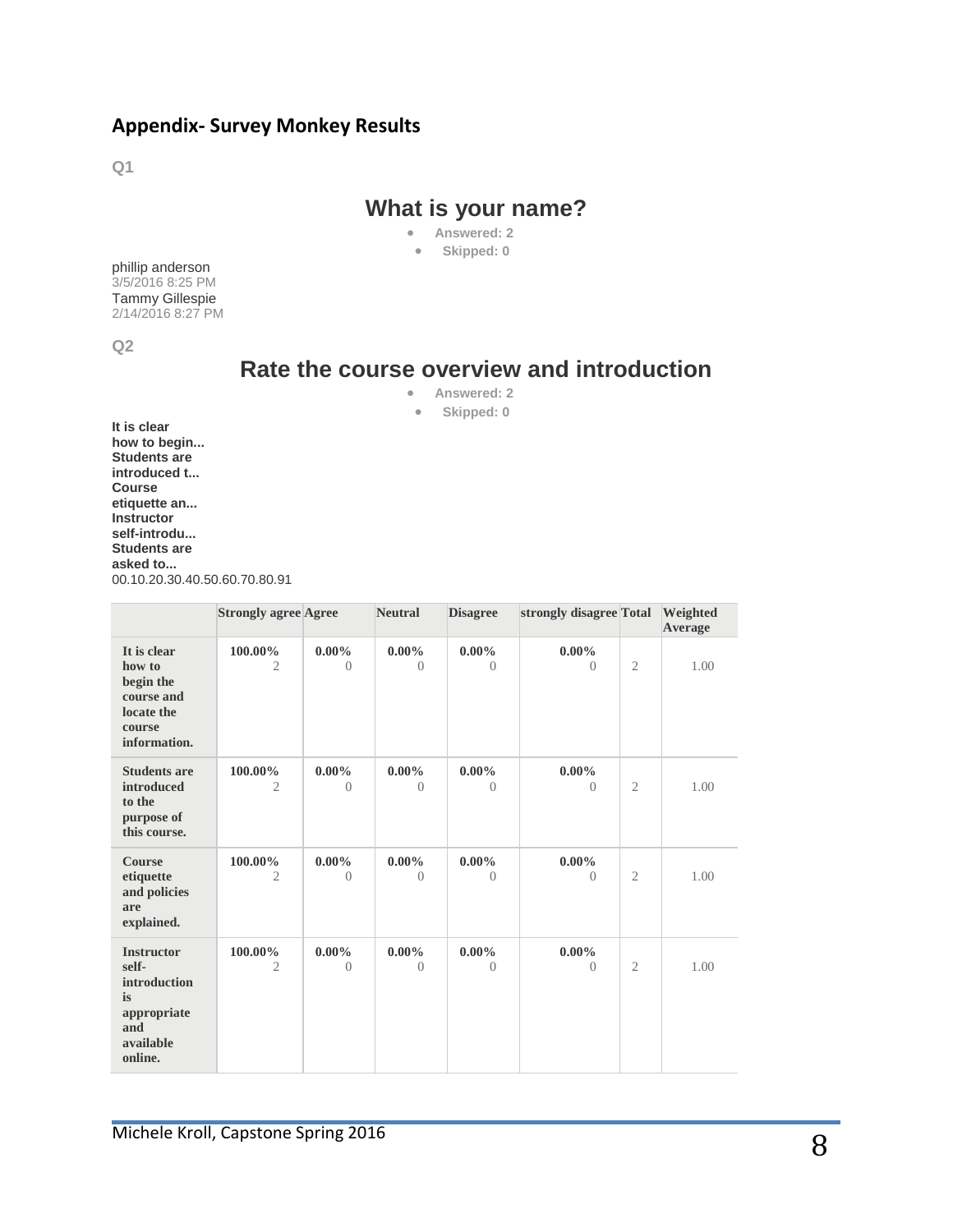|                                                                    | <b>Strongly agree Agree</b> |                              | <b>Neutral</b> | <b>Disagree</b> | strongly disagree Total | Weighted<br>Average |
|--------------------------------------------------------------------|-----------------------------|------------------------------|----------------|-----------------|-------------------------|---------------------|
| <b>Students are</b><br>asked to<br><i>introduce</i><br>themselves. | 100.00%                     | $0.00\%$<br>$\left( \right)$ | $0.00\%$       | $0.00\%$        | $0.00\%$                | 1.00                |

[Comments\(](https://www.surveymonkey.com/results/SM-VBYX5CWW/)1)

The course syllabus provides learners with the overall goal, course resource locations and expected netiquette. The syllabus and initial welcome announcement provide students with the instructor introduction and directions for introducing themselves to their peers.

2/14/2016 8:31 PM

**Q3**

# **Rate the course learning objectives.**

**Answered: 2**

**Skipped: 0**

**The course learning... The unit learning... Instructions to students ...** 00.20.40.60.811.21.41.61.82

|                                                                                                                                                | <b>Strongly agree Agree</b> |                            | <b>Neutral</b>        | <b>Disagree</b>      | strongly disagree Total |                | Weighted<br>Average |
|------------------------------------------------------------------------------------------------------------------------------------------------|-----------------------------|----------------------------|-----------------------|----------------------|-------------------------|----------------|---------------------|
| The course<br>learning<br>objectives<br>describe<br>outcomes<br>that are<br>measurable.                                                        | 50.00%<br>1                 | 50.00%<br>1                | $0.00\%$<br>$\bigcap$ | $0.00\%$<br>$\Omega$ | $0.00\%$<br>$\bigcap$   | $\overline{2}$ | 1.50                |
| The unit<br>learning<br>objectives<br>describe<br>outcomes<br>that are<br>measurable<br>and<br>consistent<br>with the<br>course<br>objectives. | 100.00%<br>$\overline{2}$   | $0.00\%$<br>$\overline{0}$ | $0.00\%$<br>$\bigcap$ | $0.00\%$<br>$\Omega$ | $0.00\%$<br>$\bigcap$   | $\overline{2}$ | 1.00                |
| <b>Instructions</b><br>to students<br>on how to<br>meet the<br>learning<br>objectives<br>are<br>adequate<br>and stated.                        | 100.00%<br>$\mathfrak{2}$   | $0.00\%$<br>$\Omega$       | $0.00\%$<br>$\Omega$  | $0.00\%$<br>$\left($ | $0.00\%$<br>$\Omega$    | $\mathfrak{2}$ | 1.00                |

[Comments\(](https://www.surveymonkey.com/results/SM-VBYX5CWW/)1)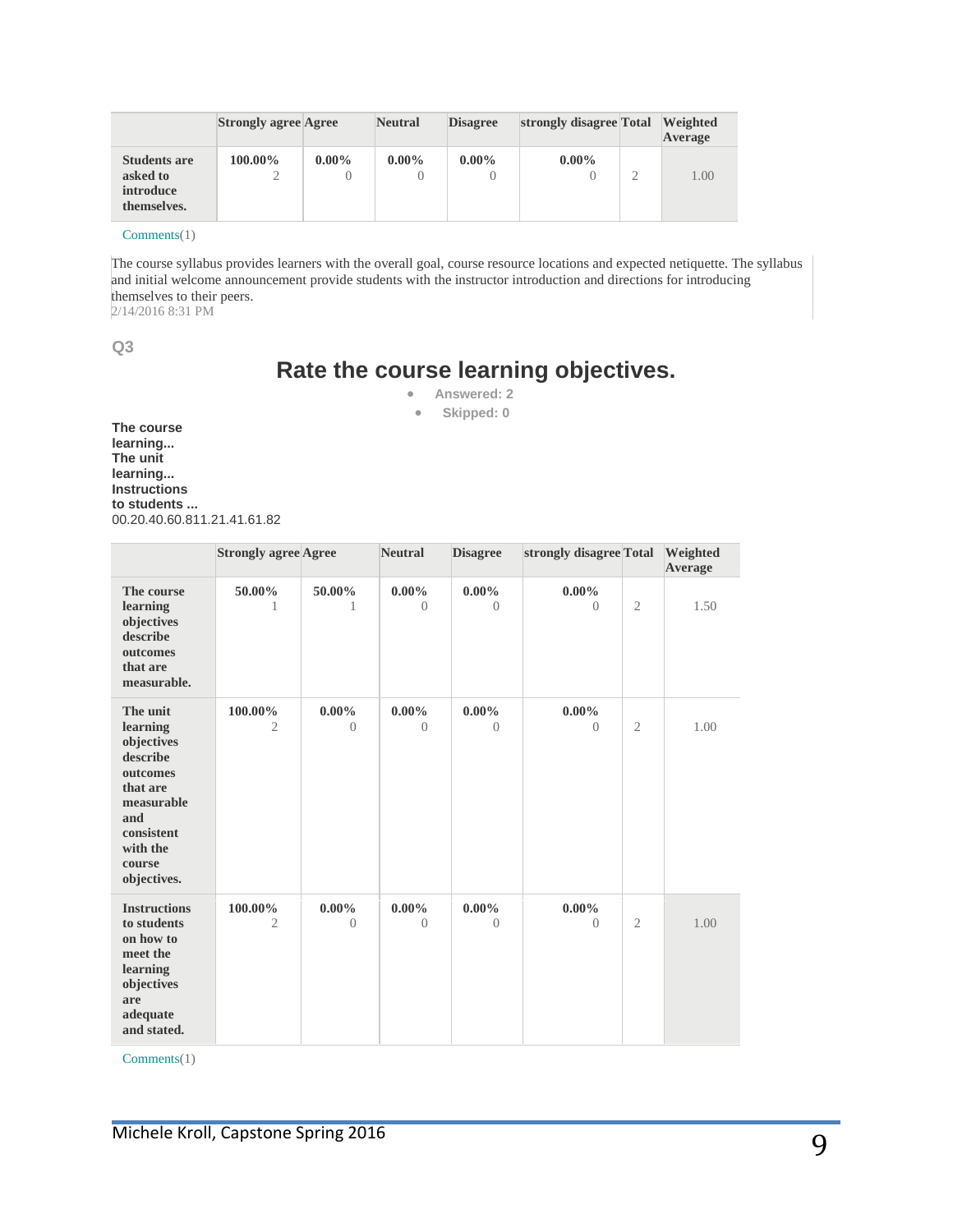| <b>Strongly agree Agree</b> |       | <b>Neutral</b> | <b>Disagree</b> | strongly disagree Total Weighted | Average |
|-----------------------------|-------|----------------|-----------------|----------------------------------|---------|
|                             | _____ |                |                 |                                  |         |

I believe the overall course learning objective (found at top of page 2 in syllabus) is a good one; however, I am not sure the current description describes something that can be measured. On the other hand, each of the learning objectives is stated in such a way that is can be measured. Example, LU 1 states that after this learning unit, you should be able to....Correctly identify and use two forms of gamification when....after watching Karl Kapp video." The instructions on how to meet the learning objectives is described in detail in the syllabus and also in the learning units. 2/14/2016 8:40 PM

**Q4**

# **Rate the course assessments and measurements.**

**Answered: 2**

**Skipped: 0**

**The types of assessments... The assessment instruments... Students have multiple...** 00.10.20.30.40.50.60.70.80.91

|                                                                                                                                                        | <b>Strongly agree Agree</b> |                       | <b>Neutral</b>        | <b>Disagree</b>            | strongly disagree Total    |                | Weighted<br>Average |
|--------------------------------------------------------------------------------------------------------------------------------------------------------|-----------------------------|-----------------------|-----------------------|----------------------------|----------------------------|----------------|---------------------|
| The types of<br>assessments<br>selected<br>measure the<br>stated<br>learning<br>objectives<br>and are<br>consistent<br>activities and<br>resources.    | 100.00%<br>2                | $0.00\%$<br>$\bigcap$ | $0.00\%$<br>$\bigcap$ | $0.00\%$<br>$\bigcap$      | $0.00\%$<br>$\Omega$       | $\overline{2}$ | 1.00                |
| <b>The</b><br>assessment<br><b>instruments</b><br>selected are<br>sequenced,<br>varied, and<br>appropriate<br>to the<br><b>students</b><br>assessment. | 100.00%<br>2                | $0.00\%$<br>$\left($  | $0.00\%$<br>$\left($  | $0.00\%$<br>$\left($       | $0.00\%$<br>$\Omega$       | $\overline{2}$ | 1.00                |
| <b>Students</b><br>have<br>multiple<br>opportunities<br>to measure<br>their own<br>learning<br>progress.                                               | 100.00%<br>2                | $0.00\%$<br>$\theta$  | $0.00\%$<br>$\left($  | $0.00\%$<br>$\overline{0}$ | $0.00\%$<br>$\overline{0}$ | $\overline{2}$ | 1.00                |

[Comments\(](https://www.surveymonkey.com/results/SM-VBYX5CWW/)1)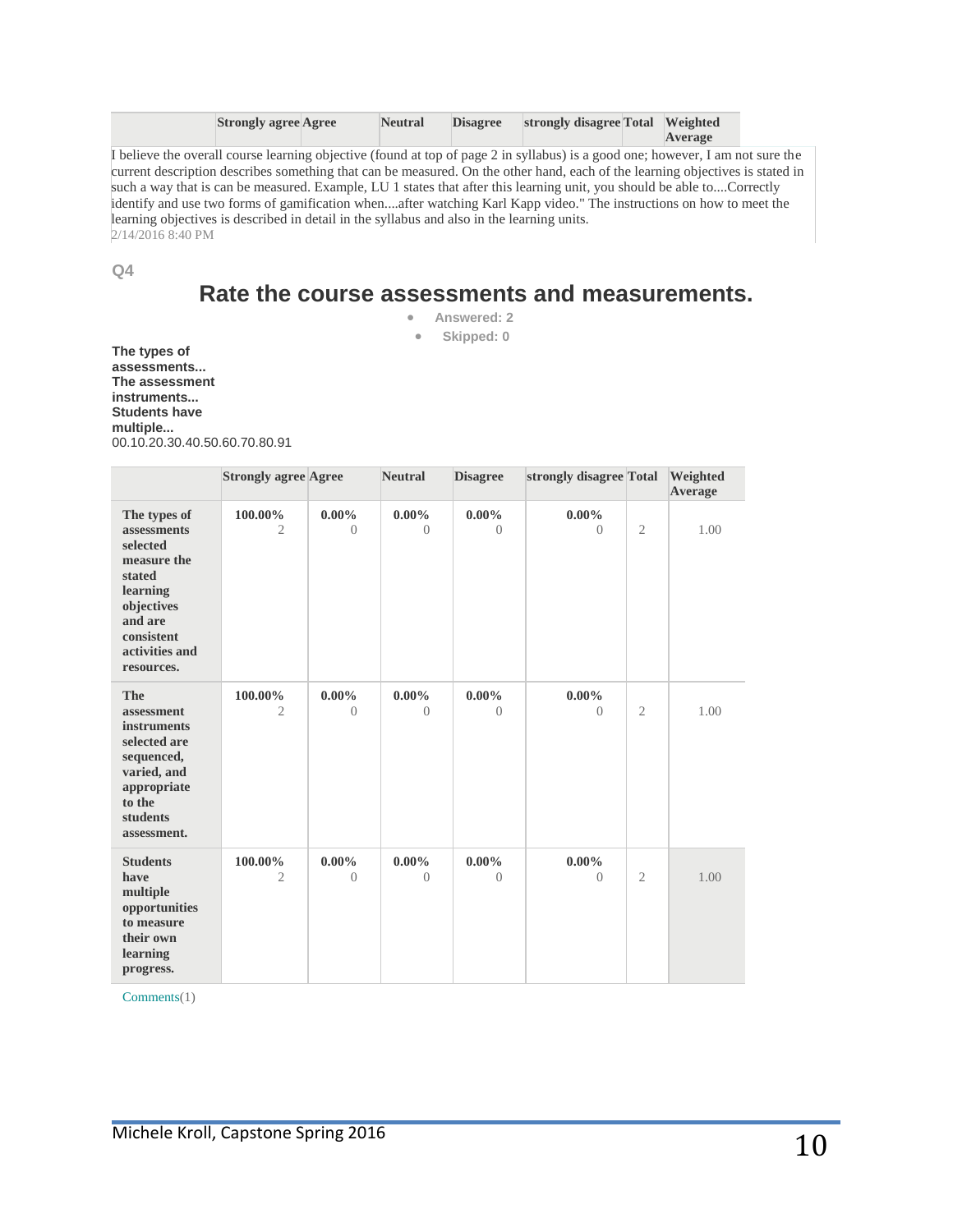| <b>Strongly agree Agree</b> | <b>Neutral</b> | <b>Disagree</b> | strongly disagree Total Weighted |         |
|-----------------------------|----------------|-----------------|----------------------------------|---------|
|                             |                |                 |                                  | Average |

Each of the learning units includes "Exploration Activities", rubrics and Discussion Forum assignments that help students assess their own learning throughout the course. The Exploration Activities are web-based learning units that include a variety of activities that engage the learner in responding to case scenarios, multiple choice and drag and drop responses, to name a few. Immediate feedback is provided for both incorrect and correct choice selections.In addition, the learning units include rubrics designed to help guide students as they strive to meet learning objectives. Finally, the Discussion Forum topics and questions provide students with opportunities to reflect and gain deeper understanding on what they have learned in comparison to their peers.

2/14/2016 8:46 PM

**Q5**

# **Rate the course instructional materials.**

 **Answered: 2 Skipped: 0**

**The purpose of instructiona... All resources and material...** 00.10.20.30.40.50.60.70.80.91

|                                                                                                                                              | <b>Strongly agree Agree</b> |                              | <b>Neutral</b>       | <b>Disagree</b>      | strongly disagree Total      |   | Weighted<br>Average |
|----------------------------------------------------------------------------------------------------------------------------------------------|-----------------------------|------------------------------|----------------------|----------------------|------------------------------|---|---------------------|
| The purpose<br>of<br>instructional<br>materials and<br>how the<br>materials ate<br>to be use for<br>learning<br>activities are<br>explained. | 100.00%<br>2                | $0.00\%$<br>$\left( \right)$ | $0.00\%$<br>0        | $0.00\%$<br>$\theta$ | $0.00\%$<br>$\left( \right)$ | 2 | 1.00                |
| <b>All resources</b><br>and materials<br>used in the<br>course are<br>appropriately<br>cited                                                 | 100.00%<br>2                | $0.00\%$<br>$\Omega$         | $0.00\%$<br>$\left($ | $0.00\%$<br>$\Omega$ | $0.00\%$<br>$\Omega$         | 2 | 1.00                |

[Comments\(](https://www.surveymonkey.com/results/SM-VBYX5CWW/)1)

The purpose of the instructional materials (e.g., Exploration activities, videos, readings) is described and cited throughout the course. This includes others' work as well as the course designer's original work. 2/14/2016 8:48 PM

**Q6**

# **Rate the course learner interaction or engagement.**

- **Answered: 2**
- **Skipped: 0**

**The learning activities... Learning activities... Course tools and media... Navigation throughout t...** 00.10.20.30.40.50.60.70.80.91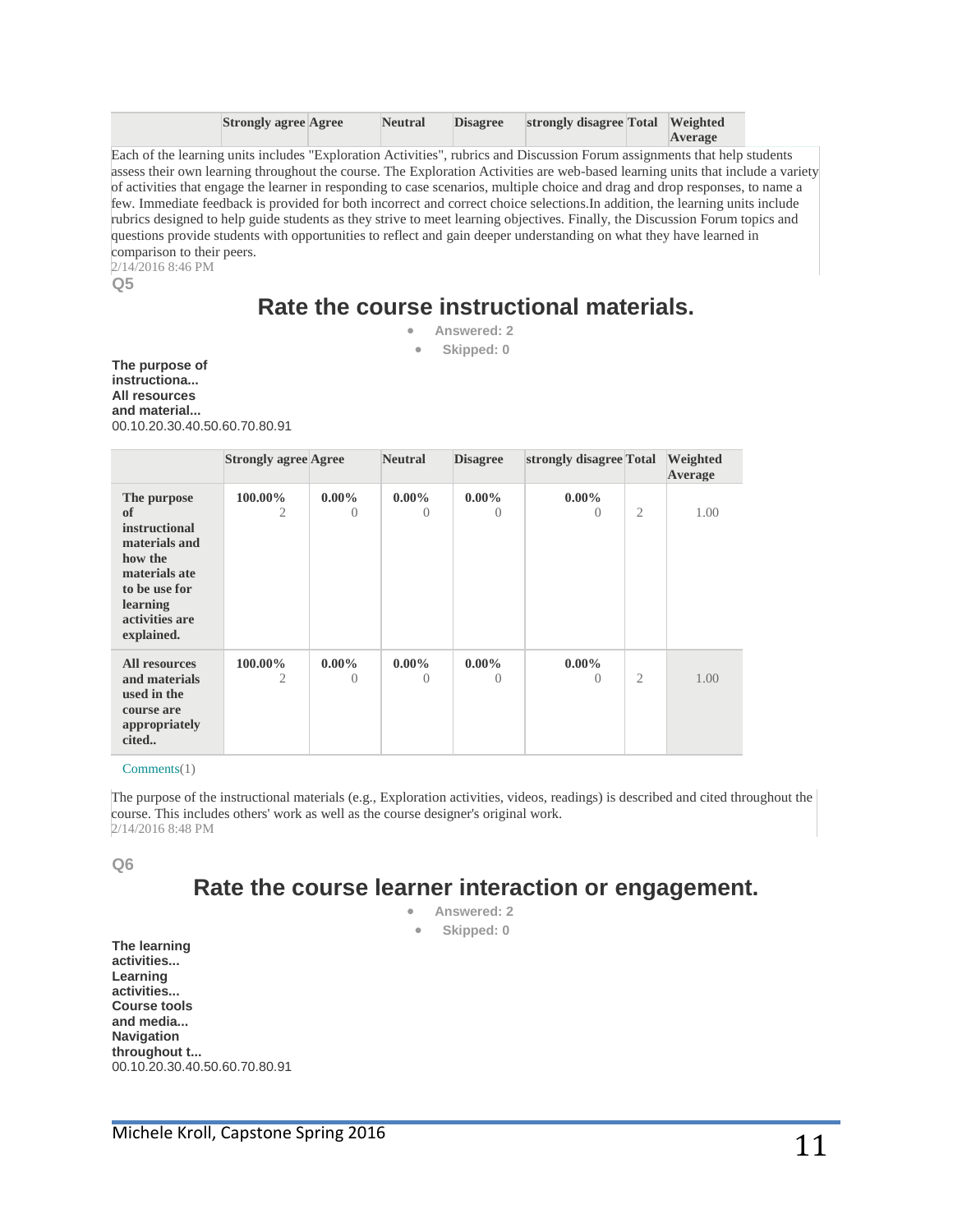|                                                                                                                                 | <b>Strongly agree Agree</b> |                            | <b>Neutral</b>       | <b>Disagree</b>       | strongly disagree Total |                | Weighted<br>Average |
|---------------------------------------------------------------------------------------------------------------------------------|-----------------------------|----------------------------|----------------------|-----------------------|-------------------------|----------------|---------------------|
| The learning<br><i>activities</i><br>promote the<br>achievement<br>of the stated<br>learning<br>objectives.                     | 100.00%<br>$\overline{2}$   | $0.00\%$<br>$\Omega$       | $0.00\%$<br>$\Omega$ | $0.00\%$<br>$\bigcap$ | $0.00\%$<br>$\Omega$    | $\overline{2}$ | 1.00                |
| Learning<br><i>activities</i><br>provide<br>opportunities<br>for<br>interaction<br>that support<br>active<br>learning           | 100.00%<br>2                | $0.00\%$<br>$\Omega$       | $0.00\%$<br>$\Omega$ | $0.00\%$<br>$\bigcap$ | $0.00\%$<br>$\bigcap$   | $\overline{2}$ | 1.00                |
| <b>Course tools</b><br>and media<br>support<br>engagement<br>and guide<br>the student<br>to become an<br>active<br>participant. | 100.00%<br>2                | $0.00\%$<br>$\overline{0}$ | $0.00\%$<br>$\Omega$ | $0.00\%$<br>$\Omega$  | $0.00\%$<br>$\Omega$    | $\mathfrak{2}$ | 1.00                |
| <b>Navigation</b><br>throughout<br>the online<br>components<br>of the course<br>is logical,<br>consistent<br>and efficient.     | 100.00%<br>2                | $0.00\%$<br>$\left($       | $0.00\%$<br>$\Omega$ | $0.00\%$<br>$\Omega$  | $0.00\%$<br>$\Omega$    | $\overline{2}$ | 1.00                |

#### [Comments\(](https://www.surveymonkey.com/results/SM-VBYX5CWW/)1)

The individual and small group learning activities promote learning toward the stated goals. The Exploratory Activities are especially interactive, with both audio, visual and kinetic emphasis. The course navigation was simple to follow. I will say that I was initially a bit confused by the Learning Unit vs Level terminology; however, this was resolved once I started doing the Exploratory Activities.

2/14/2016 8:51 PM

**Q7**

# **Rate the course learner support or accessibility.**

- **Answered: 2**
- **Skipped: 0**

**The course instructions... The course employs... The course contains...** 00.20.40.60.811.21.41.61.82